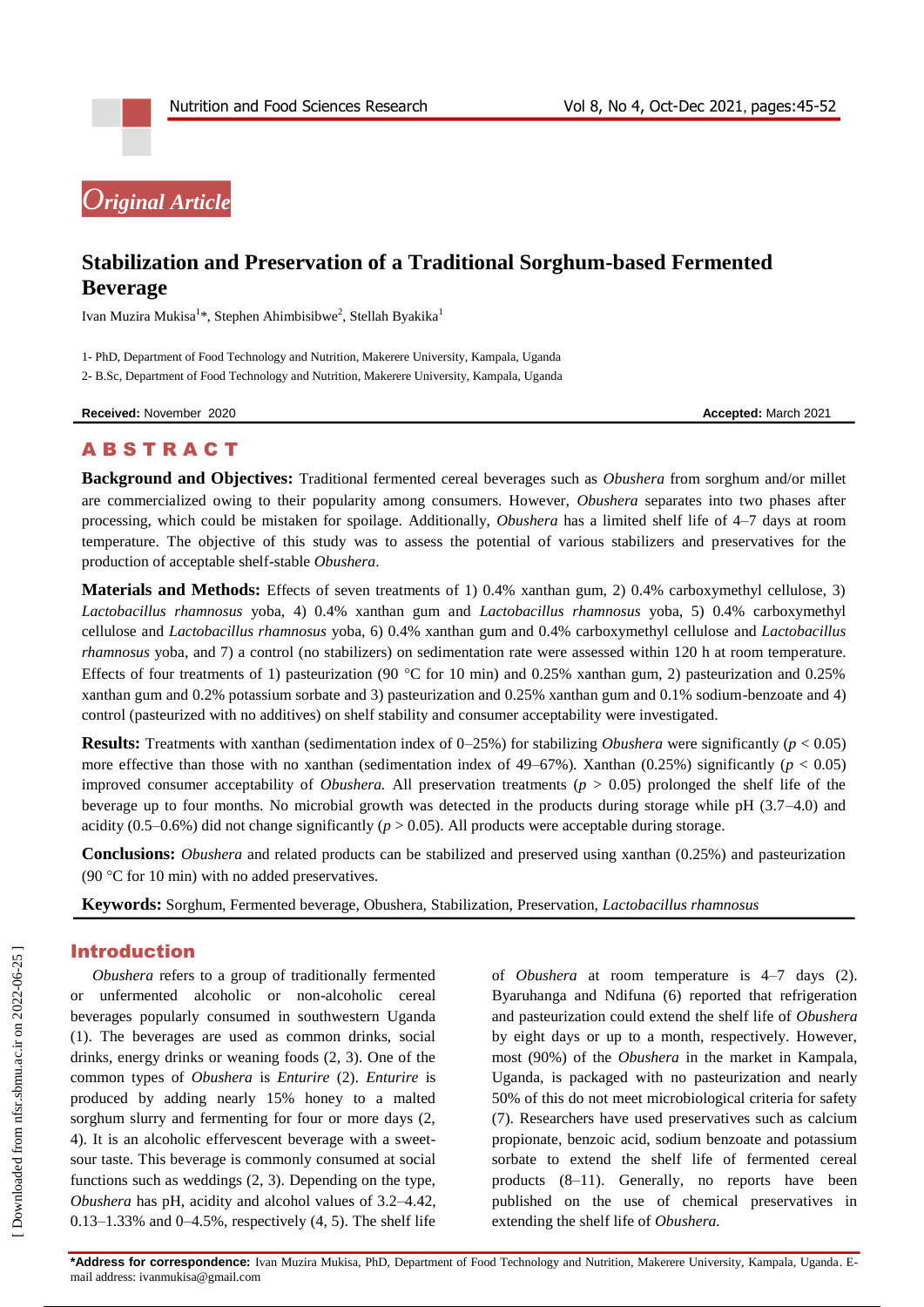*Obushera* can naturally separate into two phases of a clear liquid upper phase and a lower phase with precipitated solid particles. Separation of cereal beverages is attributed to differences in densities of the particles and supporting liquids (12). Producers mask the separation by packaging the beverage in opaque containers and advising that the product must be shaken before consumption. However, new consumers of the product may confuse this separation with spoilage. Separation of the beverages may result in product rejection (13) and thus necessitating stabilization of such products. Hydrocolloids, including several microbial exopolysaccharides, are widely used to stabilize food products (13–15). Xanthan and carboxymethyl cellulose (CMC) are among the most commonly used hydrocolloids. Xanthan is an extracellular heteropolysaccharide widely used for thickening and stabilizing products (16). The compound is fast-hydrating, water-soluble and can be dissolved at room temperature (16). Xanthan demonstrates stability to various temperatures, ions, pH, enzymes and chemical reactivity (16,17). Carboxy methyl cellulose is a linear polymer, which is water soluble, negatively charged and shows moderate stability to acid (18). Lactic acid bacteria (LAB), including several species such as *Lactobacillus (L) rhamnosus*, produce exopolysaccharides (EPS) which can contribute to product stability and viscosity (19, 20). *L. rhamnosus* yoba was selected for this study since this probiotic strain has successfully been used in fermentation of *Obushera* (21). Despite their wide use in food products, xanthan, CMC and bacterial EPS have not been assessed as stabilizers for *Obushera.* The objective of this study was to investigate potential use of two hydrocolloids (xanthan and CMC) and an exopolysaccharide-producing starter culture (*L. rhamnosus* yoba) in preventing separation of *Obushera*. Moreover, the study assessed effects of preservatives (potassium sorbate and sodium benzoate) and pasteurization on the shelf life of *Obushera*. Stabilization and preservation of the fermented cereal beverages such of *Obushera* can improve their consumer appeal and marketability.

## Materials and Methods

#### **Sorghum malt flour, honey and food additives**

Sorghum grains (SESO 3 variety) were provided by the National Semi-Arid Resources Research Center (NaSARRI), Serere, Uganda. Grains were washed thoroughly with pressurized potable water and steeped in water containing 2% of sodium hydroxide for 24 h to remove tannins and soften the grains for germination. Then, water was drained and grains rinsed with clean potable water. Grains were transferred onto trays and allowed to germinate at ambient temperature. Germination was halted when the rootlets of the grain were nearly 1 cm long by drying at

60 ˚C for 24 h using cabinet drier to achieve a moisture content of 14%. The malt was ground into flour using a wonder mill (Grote Molen Inc., Pocatello, USA) set at coarse output and sieved using a 500-µm sieve. Malt flour was stored in air tight containers. Purified black wattle honey from Arua District, Uganda, was purchased from Green and White Enterprises Ntinda, Kampala. Honey was stored in air tight containers at room temperature. Xanthan gum, CMC, potassium sorbate and sodium benzoate (Norbright Investments, China) were purchased from Desbro Uganda Limited, Uganda.

#### **Starter cultures**

In this study, *L. plantarum* MNC 21 and *Saccharomyces (S.) cerevisiae* MNC 21Y previously isolated from *Obushera* and stored in 15% glycerol at -40 C were used (1). A co-culture of *L. rhamnosus* yoba and *Streptococcus thermophilus* was provided by Yoba for Life Foundation, Amsterdam, the Netherlands. Stock cultures were separately sub-cultured for three successive generations by transferring 1 mL of the culture into 100 mL of broth. de Man Rogosa Sharpe (MRS) broth (Laboratorios Conda, Madrid, Spain) was used for the LAB and yeast mold broth (YMB) (Laboratorios Conda, Madrid, Spain) was used for the yeasts. The LAB cultures were incubated at 30  $^{\circ}$ C for 24 h and the yeasts were incubated at 30 °C for 72 h. Then, broth was centrifuged at  $7500\times$  g for 10 min. Pellets were washed twice in sterile quarter strength Ringer's solution. Then, cells were suspended in 10 mL of sterile Ringer's solution containing 15% of glycerol and stored at -40 ˚C. Purity of the cells was checked using a microscope (020-518.500 DM/LS I/98, Leica, Germany). Enumeration was carried out after plating serial dilutions of the culture on MRS agar and incubating at 30 ˚C for 24 h. The stored suspensions included nearly 9 log cfu  $mL^{-1}$  of each LAB and nearly 7 log cfu/mL of the yeasts.

#### **Stabilization studies**

The first part of the study included assessing effects of various treatments on the stability (prevention of separation) of *Obushera.* The *Enturire* type of *Obushera* was produced by mixing 52.5 g of sorghum malt flour and 150 g of honey in 1 L of potable water (4). The mixture was heated to 90  $\degree$ C using a batch pasteurizer with constant stirring and held at this temperature for 10 min. The slurry was cooled down to 30  $^{\circ}$ C and inoculated with nearly 6 log cfu/mL of *L. plantarum* MNC 21 and 4 log cfu/mL of *S. cerevisiae* MNC 21Y. The slurry was then incubated at room temperature  $(25-28 \degree C)$  for 24 h to produce *Enturire* (Figure 1). Seven treatments were assessed for their effects on sedimentation rate of *Obushera*, including (i) 0.4% xanthan gum, (ii) 0.4%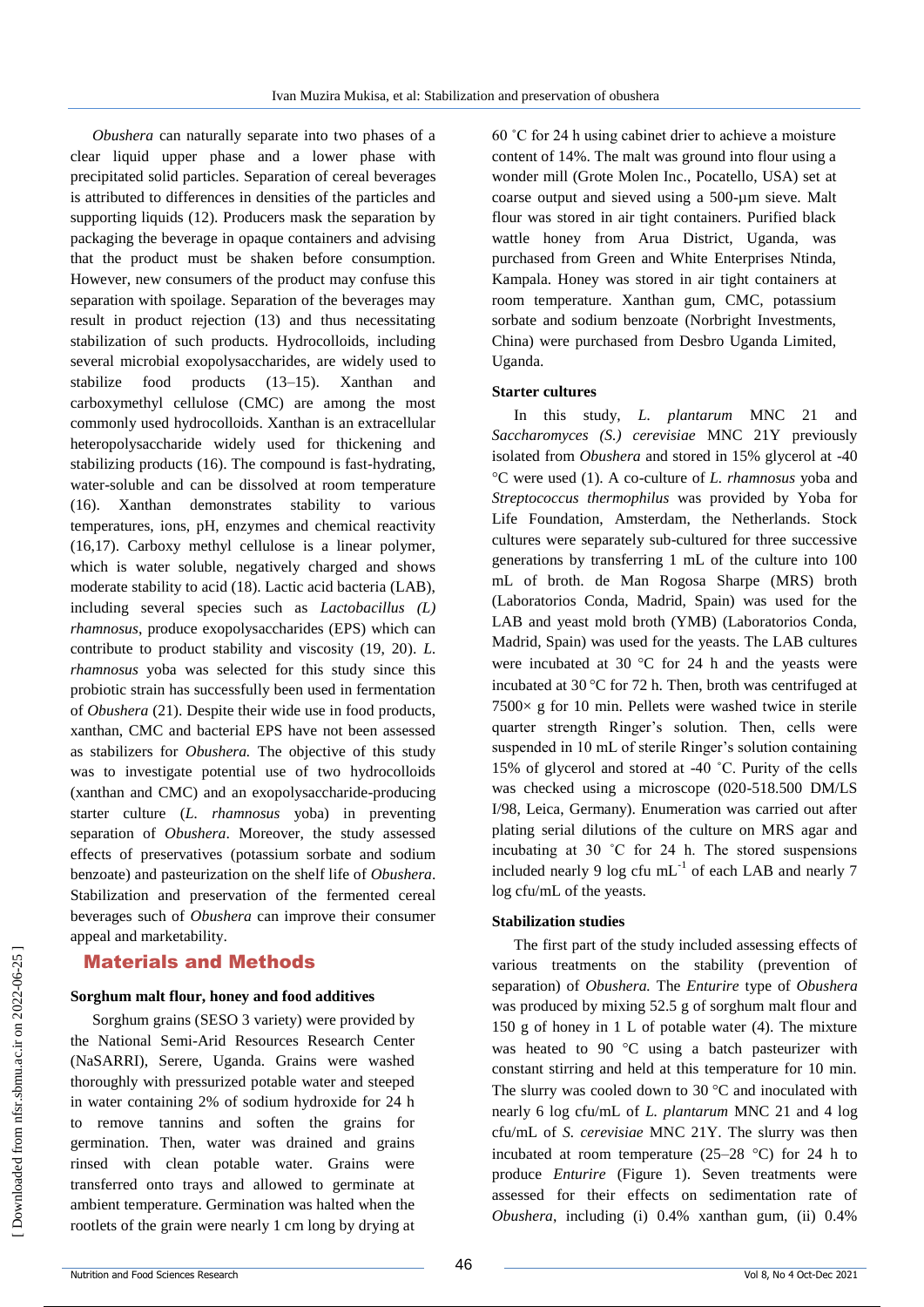CMC, (iii) *L. rhamnosus* yoba, (iv) 0.4% xanthan gum and *L. rhamnosus* yoba, (v) 0.4% CMC and *L*. *rhamnosus*  yoba, (vi) 0.4% xanthan gum and 0.4% CMC and *L*. *rhamnosus* yoba, and (vii) a control (no stabilizers). For the treatments with *L. rhamnosus* yoba, the strain was added at a rate of 6 log cfu/mL at the start of fermentation. In previous studies, inoculation of *L. rhamnosus* was carried out at 7.0–8.5 log cfu/ml and the maximum EPS production was observed at 8.0–9.0 log cfu/ml after 10–20 h of fermentation (22, 23). In a previous study, *L. rhamnosus* was inoculated into *Obushera* at nearly 6 log cfu/ml and grew to 8.8 log cfu/ml within 24 h at  $21-25$  °C (21). Therefore, *L. rhamnosus* inoculated at 6 log cfu/ml in this study was sufficient to achieve the necessary cell concentration for EPS production. Moreover, the product was stored for 120 h allowing for further microbial activity. Product stability to sedimentation was assessed by calculating the sedimentation index (IS %). A followup experiment was used to assess effects of various concentrations of xanthan (0.25, 0.3 0.35 and 0.4%) since xanthan was verified as a better treatment than other treatments in stabilizing *Obushera.* 



**Figure 1.** Procedures followed in the production of *Obushera* and assessment of the effects of stabilizers and preservation regiments

#### **Assessment of shelf life**

*Obushera* was prepared as described previously using a combination of *L. plantarum* MNC 21 and *S. cerevisiae* MNC 21Y starter cultures (Figure 1). After fermentation,

products were pasteurized at 90  $^{\circ}$ C for 10 min. Then, effects of four treatments on the beverage shelf stability and consumer acceptability were investigated. Treatments included (i) pasteurization alone (control), (ii) pasteurization and 0.25% xanthan gum, (iii) pasteurization and 0.25% xanthan gum and 0.2% potassium sorbate, and (iv) pasteurization and 0.25% xanthan gum and 0.1% sodium benzoate. All samples were stored in a dark place at room temperature (25–28  $^{\circ}$ C) for four months. Samples were analyzed at weeks 0, 1, 2, 4, 8 and 16 for microbial growth, pH, titratable acidity and consumer acceptability.

#### **Analyses**

**Sedimentation index**: To assess stability, samples (200 ml) were transferred into transparent crown capped glass bottles and set at room temperature for 120 h. The total height of the liquid head  $(H<sub>0</sub>)$  and upper clear liquid phase  $(H_t)$  were measured in mm at Hours 0. 12, 24, 48, 72, 96 and 120. Furthermore, IS (%) was calculated as  $100 \times H_t$ / H<sup>0</sup> (24). Figure 3a shows stored *Obushera* samples and dimensions of  $H_0$  and  $H_t$ .

**Microbiological analyses**: To assess microbial stability during storage, total plate counts and fungal counts were carried out. Total plate counts were carried out by pour plating 1 mL of selected serial dilutions of *Obushera* in sterile plate count agar (Laboratorios Conda, Madrid, Spain) and incubating the plates at  $37^{\circ}$ C for 24 h according to ISO 4833-1 (25). Yeasts and molds were enumerated by surface plating 0.1 mL of each selected dilution on potato dextrose agar (PDA) (Laboratorios Conda, Madrid, Spain) acidified with 1% lactic acid, followed by incubation at  $25^{\circ}$ C for 5 days based on standards of ISO 21527-2:2008 (26).

**Titratable acidity and pH:** Titratable acidity was assessed by titrating 10 mL of *Obushera* against a standardized solution of 0.1 M NaOH with phenolphthalein as an indicator based on the AOAC official method no. 942.15 (27). The pH was measured using digital pH meter (pH 98107, USA).

**Consumer acceptability**: **An untrained consumer panel (***n* **= 50) comprising of** regular consumers of *Obushera*  was used to assess product acceptability. Panelists ranked the overall acceptability of *Obushera* using a 9-point hedonic scale (9 = like extremely, 8 = like very much,  $7 =$ like moderately,  $6 =$  like slightly,  $5 =$  neither like nor dislike,  $4 =$  dislike slightly,  $3 =$  dislike moderately,  $2 =$ dislike very much,  $1 =$  dislike extremely). Commercial bottled water was used to rinse the mouth between the sample tasting sets.

**Statistical analysis***:* All experiments were carried out in triplicate. Means of IS, titratable acidity, pH, alcohol content, microbial counts and consumer acceptability were

1

 $\overline{3}$ .

 $\overline{4}$ 

5.

6.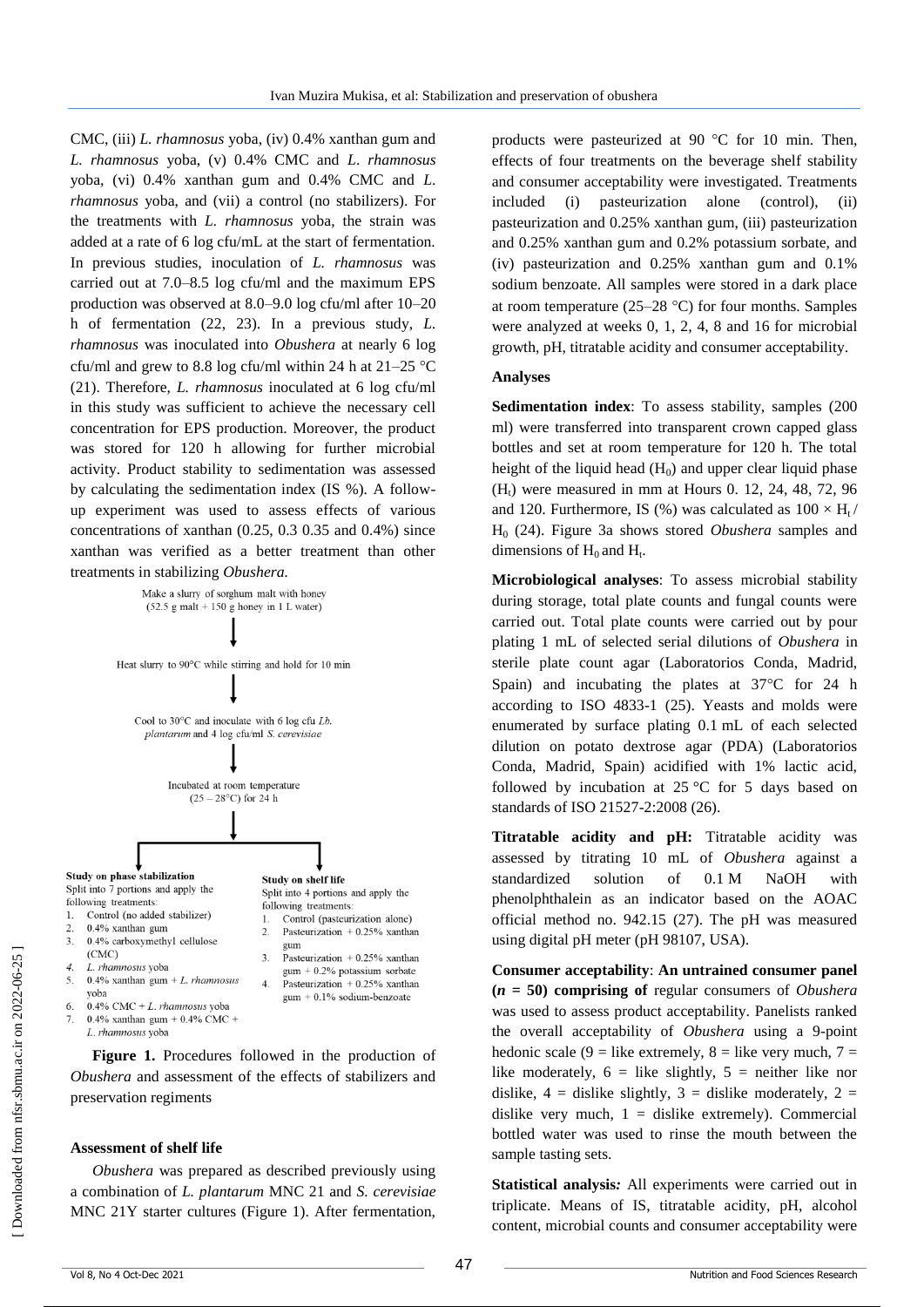analyzed using one-way analysis of variance to report significance differences at an  $\alpha$  level of 5%. Tukey's HSD test was used to separate the means. Data were analyzed using XLSTAT Software 2017 (Addinsoft, New York, USA).

## Results

#### **Stabilization of Obushera**

Figures 2 and 3a show effects of various stabilizers on the IS of *Obushera* during storage. Xanthan was significantly  $(p < 0.05)$  more effective than CMC at controlling separation of *Obushera* during storage. The highest IS was observed in samples containing *L. rhamnosus* as the stabilizing agent*.* Sedimentation was not detected in two treatments of (i) 0.4% xanthan gum and (ii) 0.4% xanthan gum and *L. rhamnosus* yoba (e.g., IS 0%). The IS increased during storage for all other treatments reaching a maximum of 25% for 0.4% xanthan gum, and 0.4% CMC and *L*. *rhamnosus* yoba. Other treatments such as the control had maximum IS of 49– 67%. Since xanthan was more effective at preventing separation of *Obushera*, a follow-up experiment was carried out to assess effects of various concentrations of xanthan (0.25, 0.3, 0.35 and 0.4%). Sedimentation was not observed for any of the four concentrations of xanthan (Figure 3b).



**Figure 2.** Effects of various treatments on the sedimentation index of *Obushera* at room temperature  $(25-28\degree C)$ . Values are means of three independent fermentations

#### **Shelf-life studies**

No microbial growth was detected in *Obushera* samples subjected to the various preservation treatments through four months of the shelf-life study (results not shown). The pH  $(3.7–4.0)$  and titratable acidity  $(0.5–$ 0.6%) of *Obushera* were constant ( $p > 0.05$ ) through the storage (Table 1). Addition of preservative did not significantly affect pH and acidity.



**Figure 3**. Effects of various treatments on the stability of *Obushera* stored at room temperature (25–28 °C) for 120 h. Figure 2a: 1, *L. rhamnosus* yoba; 2, control (no stabilizer); 3, 0.4% CMC and *L*. *rhamnosus* yoba; 4, 0.4% CMC; 5, 0.4% xanthan gum and 0.4% CMC and *L*. *rhamnosus* yoba; 6, 0.4% xanthan gum and *L. rhamnosus* yoba and 7, 0.4% xanthan gum. Figure 2b: 8, 0.25% xanthan; 9, 0.3% xanthan; 10, 0.35% xanthan and 11, 0.4% xanthan

Results of changes in overall acceptability scores of the preserved *Obushera* are shown in Figure 4. The control (pasteurized with no additives) had the lowest ( $p <$ 0.05) overall acceptability scores ranging between 4 (dislike slightly) and 5 (neither like nor dislike). Addition of stabilizers and preservatives increased the overall consumer acceptability scores. With the exception of the control, all *Obushera* samples were acceptable through 16 weeks of storage with scores above 5 (neither like nor dislike). *Obushera* with potassium sorbate had higher acceptability scores than that *Obushera* with sodium benzoate.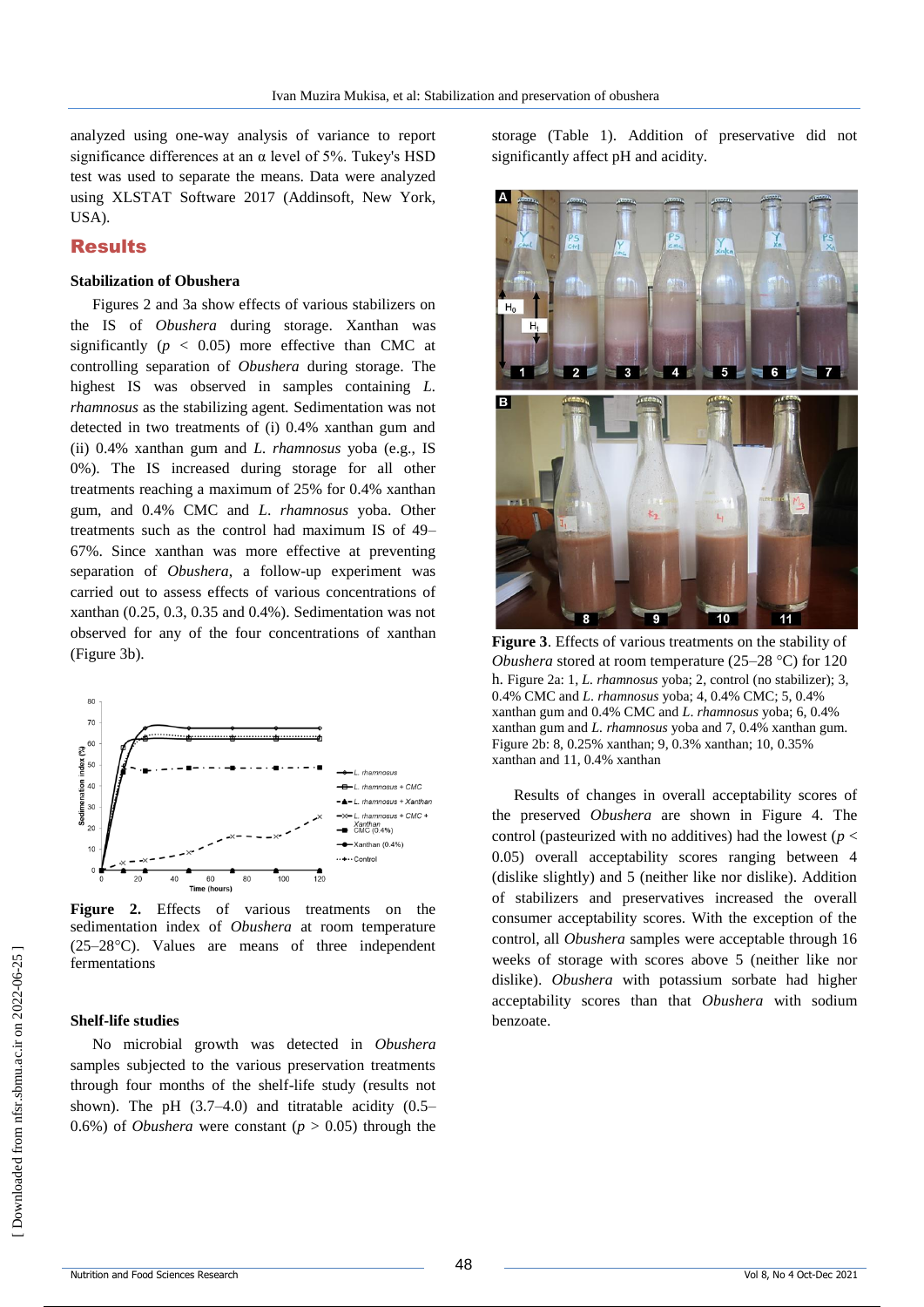| Parameter | <b>Treatment</b>       | Storage time (week) |                  |                  |                |                  |                  |
|-----------|------------------------|---------------------|------------------|------------------|----------------|------------------|------------------|
|           |                        | $\theta$            |                  | $\overline{c}$   | $\overline{4}$ | 8                | 16               |
| pH        |                        |                     |                  |                  |                |                  |                  |
|           | Control $(P)$          | $3.9 \pm 0.0$ aA    | $3.9 \pm 0.1$ aA | $3.9 \pm 0.1$ aA | $3.9 + 0.0aA$  | $3.7 \pm 0.1$ aA | $3.7 \pm 0.1$ aA |
|           | $P + 0.25\%$ Xanthan   | $3.8 + 0.0aA$       | $3.8 + 0.1aA$    | $3.7 + 0.1aA$    | $3.7 + 0.0aA$  | $3.7 + 0.0aA$    | $3.7 + 0.0aA$    |
|           | $P + 0.25\%$ Xanthan + | $4.0 + 0.1aA$       | $4.0 + 0.0aA$    | $3.9 + 0.0aA$    | $3.8 + 0.0aA$  | $3.9 + 0.1aA$    | $4.0 + 0.0aA$    |
|           | $0.2\%$ K-sorbate      |                     |                  |                  |                |                  |                  |
|           | $P + 0.25\%$ Xanthan + | $3.9 + 0.0aA$       | $3.9 + 0.0aA$    | $4.0+0.1aA$      | $4.0 + 0.1aA$  | $3.9 + 0.2aA$    | $3.9 + 0.1aA$    |
|           | $0.1\%$ Na-benzoate    |                     |                  |                  |                |                  |                  |
| TA %      |                        |                     |                  |                  |                |                  |                  |
|           | Control $(P)$          | $0.6 + 0.0aA$       | $0.6 + 0.0$ aA   | $0.6 + 0.1aA$    | $0.6 + 0.1aA$  | $0.6 + 0.0aA$    | $0.6 + 0.0aA$    |
|           | $P + 0.25\%$ Xanthan   | $0.5 + 0.1aA$       | $0.5 + 0.0$ aA   | $0.5 \pm 0.0$ aA | $0.5 + 0.0aA$  | $0.5 + 0.0aA$    | $0.5 \pm 0.0$ aA |
|           | $P + 0.25\%$ Xanthan + | $0.5 + 0.1aA$       | $0.5 + 0.0$ aA   | $0.5 + 0.0aA$    | $0.5 + 0.0aA$  | $0.5 + 0.0aA$    | $0.5 + 0.0aA$    |
|           | 0.2% K-sorbate         |                     |                  |                  |                |                  |                  |
|           | $P + 0.25\%$ Xanthan + | $0.5 + 0.0$ aA      | $0.5 + 0.0$ aA   | $0.5 + 0.0aA$    | $0.5 + 0.0aA$  | $0.5 + 0.0aA$    | $0.5 + 0.0aA$    |
|           | 0.1% Na-benzoate       |                     |                  |                  |                |                  |                  |

**Table 1.** Effects of preservation treatments on changes in pH and titratable acidity (TA %) of *Obushera* during storage at room temperature (25–28  $^{\circ}$ C)

Values are means  $\pm$  standard deviations of three independent fermentations. TA: Titratable acidity. Preservatives are K-sorbate: Potassium sorbate and Nabenzoate: Sodium benzoate. P = Pasteurized (90 °C for 10 min). Values in the same row and column for a given parameter with similar superscript letters <sup>a</sup> or A , respectively are not significantly different.



**Figure 4.** Effects of preservation treatments on the overall consumer acceptability scores of *Obushera.* Values are means of 50 panelists. Preservatives include K-sorbate, potassium sorbate and Na-benzoate, sodium benzoate

## **Discussion**

The aim of this study was to assess effectiveness of two hydrocolloids (xanthan and CMC) and an exopolysaccharide-producing LAB (*L. rhamnosus* yoba) in controlling phase separation in fermented sorghum malt beverages (*Obushera*)*.* Another aim of the study included assessing effects of pasteurization with or without preservatives (potassium sorbate and sodium benzoate) on the shelf stability of *Obushera. Obushera* is a colloidal system; in which, sorghum flour particles are suspended in water. These particles can form sediments resulting in separation of the product (28). Phase separation in food products such as dairy fermented products has been

attributed to low pH values of  $\leq$  4.5 (29). Suspended particles in colloidal systems can be stabilized by electrostatic repulsion forces and increases in viscosity (30). Xanthan and CMC are negatively charged ionic polysaccharides; hence, their addition to *Obushera* is expected to increase electrostatic repulsive forces and viscosity thus stabilizing the product (18). In this study, xanthan was superior to CMC in stabilizing *Obushera.*  The superiority of xanthan could be attributed to its branching nature, which is responsible for its excellent rheological properties (14, 31). Xanthan has a linear cellulosic backbone shielded by trisaccharide side chains, which gives the molecule a stiff rod-like structure (32).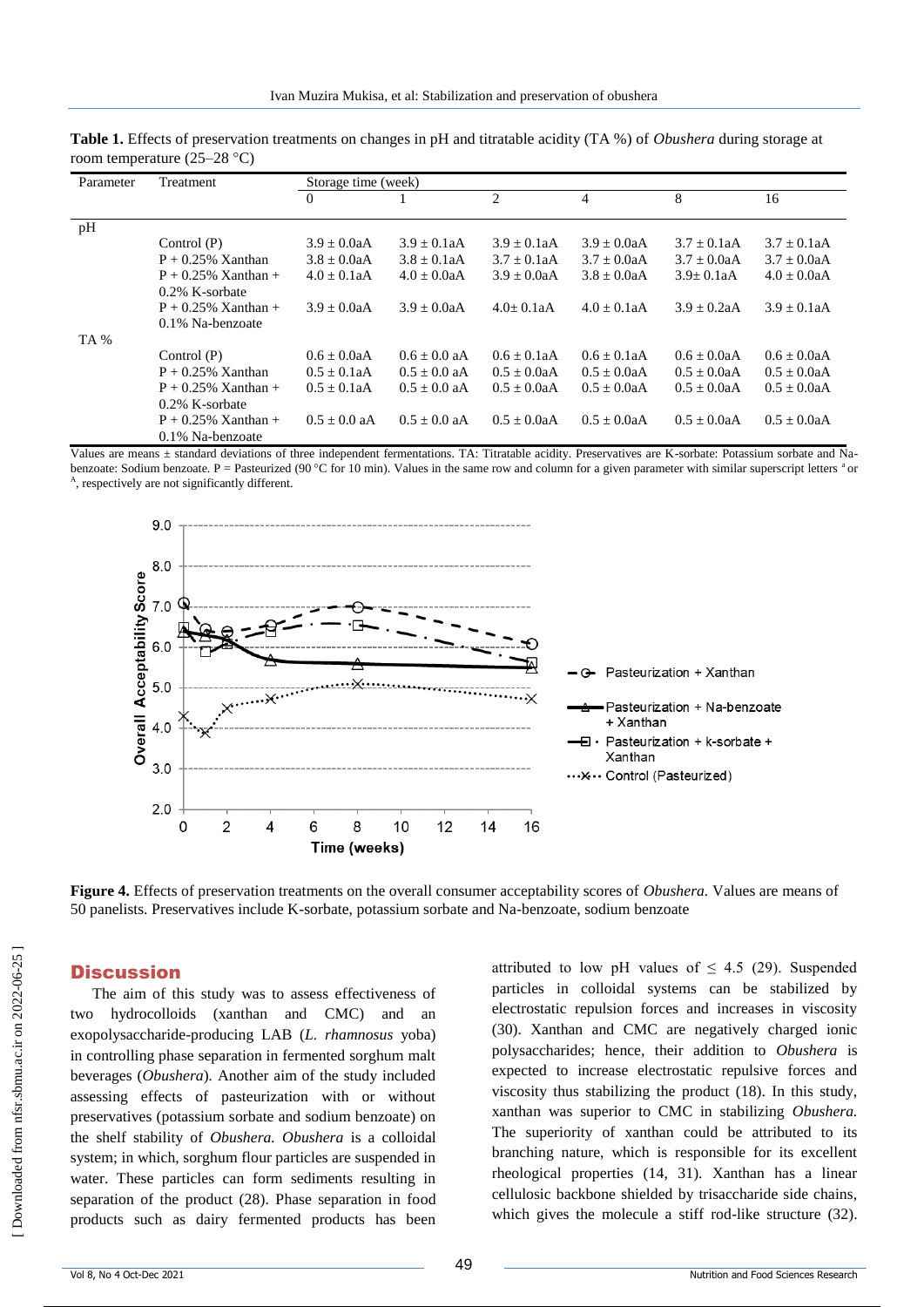This structure causes the molecule's stability to pH, heat, and enzymes (16, 17, 32). High temperatures have minimal effects on the viscosity of xanthan gums (16); however, they irreversibly lower the viscosity of CMC (33). In this study, *Obushera* was pasteurized (90˚C for 10 min) after the addition of stabilizers. High temperature treatment degraded CMC, resulting in its incapability to stabilize the product during storage. Compared to CMC, xanthan is relatively more stable to low acid conditions. Xanthan is stable over a pH range of  $2-10$  (16) while CMC is majorly used in products with pH greater than 4.2 (34). Khanniri et al. (29) in a study on doogh, an Iranian fermented dairy product (pH  $\leq$  4.5), reported that CMC (0.6%) was not able to confer stability to this product. Thus, low pH after fermentation (3.7–4.0) could lead to CMC becoming an ineffective stabilizer for *Obushera.*

Xanthan is typically used at 0.05–0.5% in foods (16). In the current study, xanthan at 0.25% was sufficient to stabilize *Obushera.* This finding is similar to those of other studies that reported use of 0.3% xanthan for the stabilization of fruit-flavoured beverages containing basil seeds (35) or rice bran milk (13) and 0.26% xanthan for the stabilization of fermented whey (34). Furthermore, addition of xanthan to *Obushera* significantly improved consumer acceptability. This could be attributed to the prevention of separation and enhancement of sensory properties. Xanthan naturally increases viscosity, which improves taste and mouthfeel perception (36). Although microbial EPS could contribute to stability and viscosity of various fermented beverages (19, 20), current fermentation of *Obushera* with *L. rhamnosus* yoba did not improve product stability. Instead, samples fermented by *L. rhamnosus* yoba had the highest sedimentation rates. One major disadvantage of using LAB to stabilize foods is that these bacteria generally produce low quantities of EPS (37). Normally, quantities of EPS produced by *L. rhamnosus* vary with microbial strain, temperature, pH, agitation, oxygen tension and carbon source (19, 37). Gamar‐ Nourani et *al*. (38) reported a temperature of 25  $\rm{^{\circ}C}$  and pH of 6.2–7.2 as the optimum conditions for the EPS production by *L. rhamnosus* C83. In another study, the optimum conditions for the EPS production by *L. rhamnosus* E/N were  $37$  °C and pH 5.0 (39). Comparing the three strains at 37  $\degree$ C and controlled pH (pH 6.0) in modified basal media, the maximum production of EPS was achieved in the stationary phase after 48–72 h (19). Oleksy-Sobczak et *al*. (23) observed the highest efficiency of EPS production in *L. rhamnosus* strains LOCK 0943, OM-1 and 0935 at pH 5.7–6.0 and 25 or 37  $\degree$ C depending on the strain and time (30 or 24 h). In this study, fermentation was carried out at room temperature (25–28  $^{\circ}$ C) for 24 h, resulting in a final pH of 3.7–4.0. Therefore, failure of *L. rhamnosus* yoba to stabilize *Obushera* could be attributed to the low pH of the product and short

fermentation time, which limited EPS production. The higher IS for *L. rhamnosus* with no stabilizers possibly resulted from amylolytic breakdown of the gelatinized starch network since *L. rhamnosus* could produce amylases (40).

*Obushera* has a shelf life of nearly four days at room temperature (2), which can be extended to eight days by refrigeration or nearly a month by pasteurization (6). In this study, use of pasteurization with or without preservatives (sodium benzoate and potassium sorbate) extended the shelf life of *Obushera* to at least four months. *Obushera* produced in this study had pH values of 3.7–4.0 and acidity of 0.5–0.6%, which were similar to those of a previous study (4). Low pH values (pH  $\leq$  4.5) and acidity of nearly 0.7% are necessary for inactivating spoilage and pathogenic microorganisms in fermented foods (41–43). However, acid-tolerant spoilage microorganisms such as molds could survive or contaminate food products after pasteurization, resulting in spoilage (10). Surviving or contaminating microorganisms can be inhibited using preservatives such as sodium benzoate and potassium sorbate, extending shelf life of foods (10, 11). In this study, pasteurization at 90  $\degree$ C for 10 min was sufficient to inactivate all microbes in *Obushera* at the end of fermentation. Absence of microbes in *Obushera* with no preservatives within four months of storage revealed no post-pasteurization contamination of the product. Thus, efficient pasteurization of *Obushera* leading to total inactivation of the microorganisms post-fermentation and prevention of post-contamination may lessen use of chemical preservatives. Similar findings have been documented for *Togwa,* a fermented sorghum beverage from Tanzania (9).

#### **Conclusion**

This study has demonstrated that xanthan (0.25%) can be used to improve stability and sensory acceptability of *Obushera.* It has further shown that pasteurization alone (90  $\degree$ C for 10 min) with no preservatives can be used to extend the shelf life of *Obushera* to at least four months. Therefore, use of xanthan and pasteurization can be adopted for stabilizing and preserving traditional fermented cereal beverages. Stabilization and preservation of these products will contribute to enhancing their consumer appeal and commercial potential.

### Financial disclosure

The authors declared no financial interest.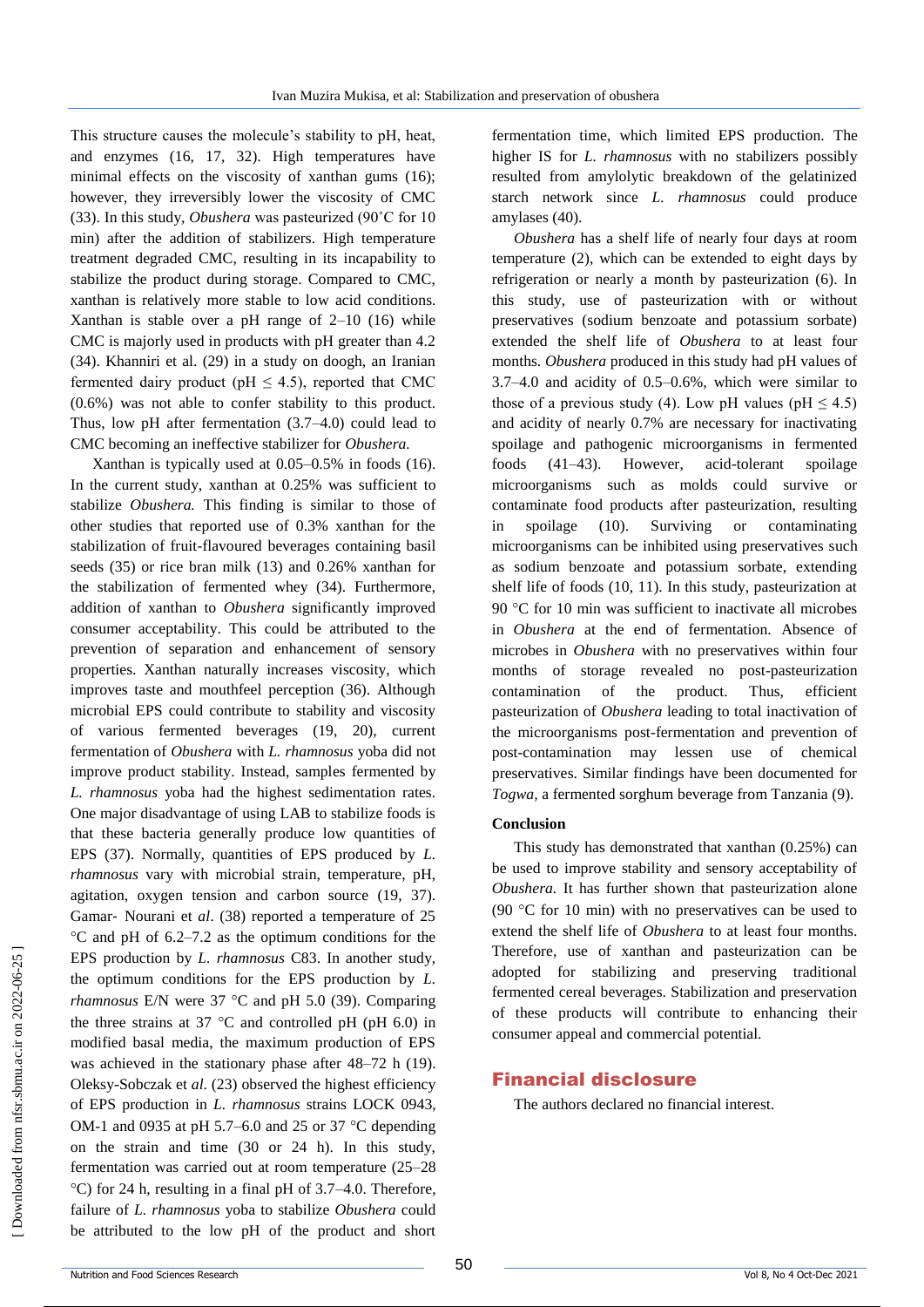## References

- 1. Mukisa IM. Sensory characteristics, microbial diversity and starter culture development for *Obushera*, a traditional cereal fermented beverage from Uganda [PhD thesis]. Norwegian University of Life Sciences, Aas, Norway; 2012.
- 2. Mukisa IM, Nsiimire DG, Byaruhanga YB, Muyanja CMBK, Langsrud T, Narvhus JA. *Obushera*: Descriptive sensory profiling and consumer acceptability. J. Sens. Stud. 2007; *25*: 190-214.
- 3. Muyanja CM, Narvhus JA, Treimo J, Langsrud T. Isolation, characterisation and identification of lactic acid bacteria from bushera: a Ugandan traditional fermented beverage. Int. J. Food Microbiol. 2003; 80 (3):201-10.
- 4. Mukisa IM, Ntaate D, Byakika S. Application of starter cultures in the production of *Enturire*–a traditional sorghum‐based alcoholic beverage. Food Sci. Nutr. 2017;5(3): 609-16.
- 5. Mukisa IM, Muyanja CM, Byaruhanga YB, Langsrud T, Narvhus JA. Changes in physico-chemical properties and flavour compounds during fermentation of different obushera (sorghum and millet) beverages. Afr. J. Food Agric. Nutr. Dev. 2012;12 (6): 6665-85.
- 6. Byaruhanga YB, Ndifuna M. Effect of selected preservation methods on the shelf life and sensory quality of 'Obushera'. MUARIK Bulletin. 2002; 5:92-100.
- 7. Byakika S, Mukisa IM, Byaruhanga YB, Male D, Muyanja C. Influence of food safety knowledge, attitudes and practices of processors on microbiological quality of commercially produced traditional fermented cereal beverages, a case of *Obushera* in Kampala. Food Control. 2019; 100:212-9.
- 8. Olasupo NA, Osikoya AF, Kuboye AO, Olatunii O, Odunfa SA. An investigation on the preservation of kunun-zaki, an African Fermented Cereal-Based Food drink. Acta Aliment. 2000; 29(4):385-92.
- 9. Mugula JK, Nnko SA, Sørhaug T. Changes in quality attributes during storage of togwa, a lactic acid fermented gruel. J. Food Saf. 2001; 21(3):181-94.
- 10. Ashagrie Z, Abate D. Improvement of injera shelf life through the use of chemical preservatives. Afr. J. Food Agric. Nutr. Dev. 2012; 12(5):6409-23.
- 11. Hassen Y, Mukisa IM, Kurabachew H. The Effect of Selected Chemical Preservatives and Starter Cultures on the Sensory Characteristics and Shelf Life of Rice Injera. J Bioprocess Biotech. 2018; 8(01):1-7.
- 12. Durand A, Franks GV, Hosken RW. Particle sizes and stability of UHT bovine, cereal and grain milks. Food Hydrocoll. 2003; 17(5):671-8.
- 13. Issara U, Rawdkuen S. Physicochemical and stability of organic rice bran milk added with hydrocolloids. FAB Journal. 2017;5(1):1-10.
- 14. Williams PA, Phillips GO. Introduction to food hydrocolloids. In Handbook of hydrocolloids 2021 (pp. 3- 26). Woodhead Publishing, Cambridge, UK.
- 15. Zannini, E. Functional application of lactic acid bacteria exopolysaccharide in complex food systems. [PhD thesis]. University College Cork, England; 2015.
- 16. Wüstenberg T. General overview of food hydrocolloids. Cellulose and Cellulose Derivatives in the Food industry

Fundamentals and Applications; Wüstenberg, T., Ed. 2015:1- 68.

- 17. Speers RA, Tung MA. Concentration and temperature dependence of flow behavior of xanthan gum dispersions. J. Food Sci. 1986;51(1):96-8.
- 18. Liang C, Hu X, Ni Y, Wu J, Chen F, Liao X. Effect of hydrocolloids on pulp sediment, white sediment, turbidity and viscosity of reconstituted carrot juice. Food Hydrocoll. 2006; 20(8):1190-7.
- 19. Dupont I, Roy D, Lapointe G. Comparison of exopolysaccharide production by strains of Lactobacillus rhamnosus and Lactobacillus paracasei grown in chemically defined medium and milk. J. Ind. Microbiol. Biotechnol. 2000; 24(4):251-255.
- 20. Ripari V. Techno-functional role of exopolysaccharides in cereal-based, yogurt-like beverages. Beverages. 2019; 5(1):16.
- 21. Mukisa IM, Byakika S, Meeme R, Wacoo AP, Sybesma W, Kort R. Adopting traditional fermented foods as carriers for probiotics: The case of Obushera and *Lactobacillus rhamnosus* yoba. Nutr. Food Sci. 2019.
- 22. Haj-Mustafa M, Abdi R, Sheikh-Zeinoddin M, Soleimanian-Zad S. Statistical study on fermentation conditions in the optimization of exopolysaccharide production by Lactobacillus rhamnosus 519 in skimmed milk base media. Biocatal. Agric. Biotechnol. 2015; 4(4):521-7.
- 23. Oleksy-Sobczak M, Klewicka E, Piekarska-Radzik L. Exopolysaccharides production by Lactobacillus rhamnosus strains–Optimization of synthesis and extraction conditions. LWT - Food Sci. Technol. 2020; 122: 1-8.
- 24. Fasolin LH, Cunha RL. Soursop juice stabilized with soy fractions: a rheologial approach. Food Sci. Technol. 2012; 32:558-67.
- 25. International Organization for Standardization. ISO 4833- 1:2013. *Microbiology of the Food Chain — Horizontal Method for the Enumeration of Microorganisms — Part 1: Colony Count at 30°C by the Pour Plate Technique. Geneva:* ISO; 2013.
- 26. International Organization for Standardization. ISO 21527- 2:2008. *Microbiology of Food and Animal Feeding Stuffs — Horizontal Method for the Enumeration of Yeasts and Moulds — Part 2: Colony Count Technique in Products with Water Activity Less Than or Equal to 0.95. Geneva:* ISO; 2008.
- 27. The Association of Official Analytical Chemists. Method 942.15: 2000. Acidity (Titratable) of Fruit Products. Gaithersburg, MD, USA: 2000.
- 28. Modha H, Pal D. Optimization of Rabadi-like fermented milk beverage using pearl millet. J. Food Sci. Technol. 2011; 48(2):190-196.
- 29. Khanniri E, Yousefi M, Khorshidian N, Sohrabvandi S, Mortazavian AM. Development of an efficient stabiliser mixture for physical stability of nonfat unfizzy doogh. Int. J. Dairy Technol. 2019; 72(1):8-14.
- 30. Genovese DB, Lozano JE. The effect of hydrocolloids on the stability and viscosity of cloudy apple juices. Food Hydrocoll, 2001; 15(1):1-7.
- 31. Milani J, Maleki G. Hydrocolloids in food industry. In: Valdez B editot. Food industrial processes–Methods and equipment. Rijeka, Croatia InTech; 2012: 17-38.